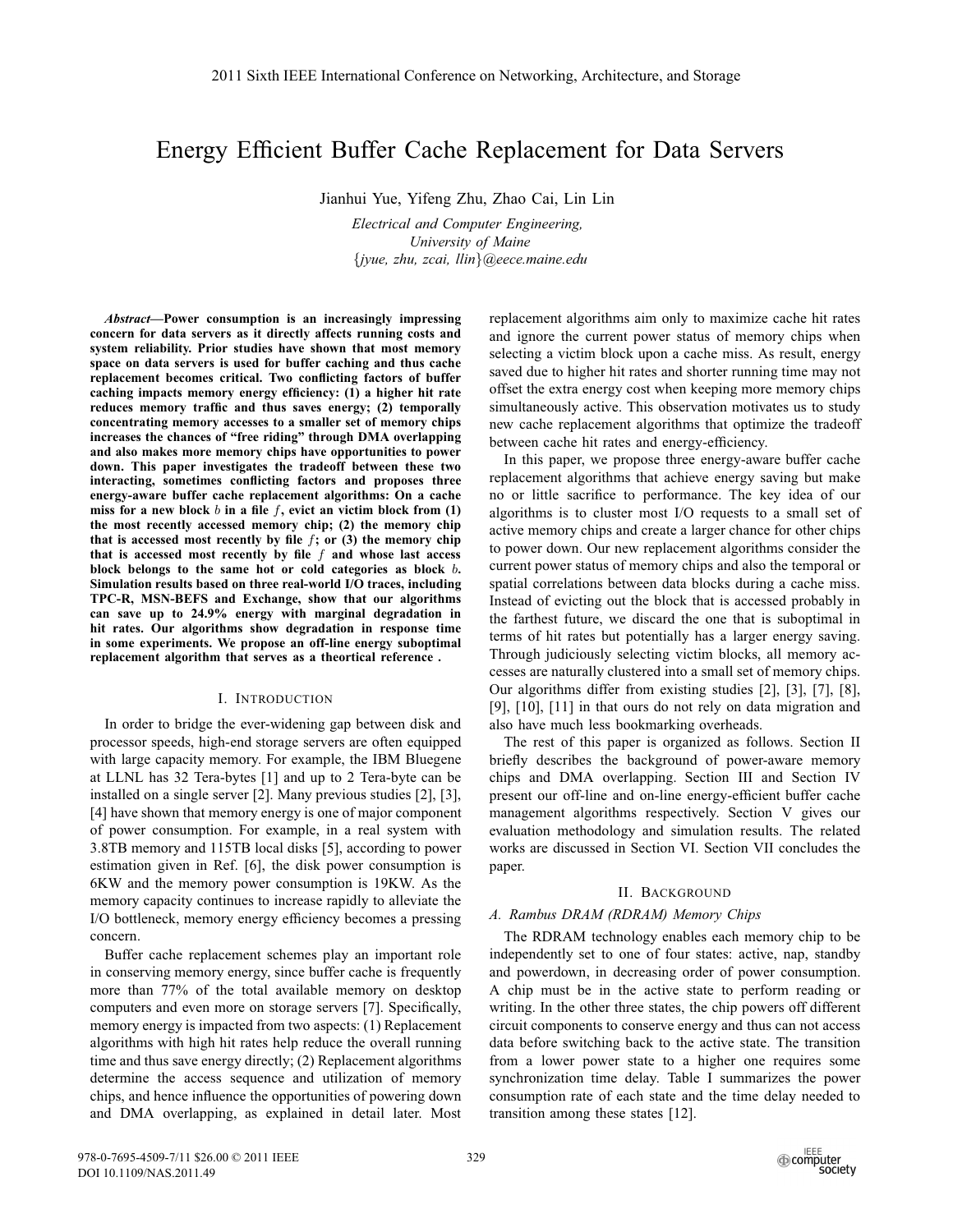TABLE I POWER STATES AND TRANSITION DELAY OF A RDRAM CHIP

| Power State/Transition                    | Power (mW) | Delay           |
|-------------------------------------------|------------|-----------------|
| Active                                    | 300        |                 |
| Standby                                   | 180        |                 |
| Nap                                       | 30         |                 |
| Powerdown                                 |            |                 |
| Active $\rightarrow$ Standby              | 240        | 1 memory cycle  |
| Active $\rightarrow$ Nap                  | 160        | 8 memory cycles |
| Active $\rightarrow$ Powerdown            | 15         | 8 memory cycles |
| Standby $\rightarrow$ Active              | 240        | $+6$ ns         |
| Nap $\rightarrow$ Active                  | 160        | $+60$ ns        |
| Powerdown $\rightarrow$ Active            | 15         | $+6000$ ns      |
| Standby $\rightarrow$ Nap                 | 160        | $+4$ ns         |
| $\text{Nap} \rightarrow \text{Powerdown}$ | 15         | $\sim 0$ ns     |

There are two classes of techniques to control the power state of a memory chip: static and dynamic. Static techniques always set a chip to a fixed low-power state. The chip is transitioned back to full-power state only when it needs to service a request. After the request is serviced, the chip immediately goes back to the original state, unless there is another request waiting. In contrast, dynamic techniques change current power state to the next lower power state only after being idle for an amount of time larger than some threshold. The thresholds are dynamically adjusted according to the variation of memory I/O workload. In this paper, we focus on dynamic techniques in our energy evaluation.

#### *B. DMA Overlapping*

Direct Memory Access (DMA) has been widely used to transfer data blocks between main memory and I/O devices including disks and network. Fig. 1 gives an example of disknetwork datapath on a storage server when cache misses occur for two external I/O requests  $A$  and  $B$  received from the network. The datapath consists of four steps numbred from 0 to 3. When a read request arrives through a network interface (NIC), the server first performs data address translation and then checks whether desired data blocks are stored in the mainmemory buffer cache. If they are, the host processor on the storage server initiates a network DMA operation to transfer the data out directly from the main memory through NIC. If they are not, the processor first performs a disk DMA transfer to copy the data from disks to the main-memory buffer cache, and then the processor conducts a network DMA transfer to send the data out to the client applications. For write requests, the datapaths are similar but flow in the reverse direction.

On a storage server, recent DMA controllers, such as Intel's chipset E8870 and E7500 [13], allow multiple DMA transfers on different buses to access the same memory module simultaneously in a time multiplexing fashion. Typically, the peak transfer rate of a memory chip can be a multiple of the bandwidth of the PCI bus. For example, the transfer rate of most recent RDRAM chips [12] and DDR SDRAM is up to 3.2GB/s and 2.1GB/s respectively, while a typical PCI-X bus only gives a maximum rate of 1.064GB/s and the secondgeneration SATA disk DMA throughput is only 300 MB/s.

Multiplexing various slow disk and network I/Os to the



Fig. 1. I/O datapaths when cache misses occur for two concurrent read requests  $A$  and  $B$  on a storage server (following steps from A0 to A3,and from B0 to B3)

same memory chip can reduce the waste of active memory cycles and hence save memory energy. Most DMAs move a large amount of data, usually containing multiple 512 byte disk sectors or several KByte memory pages. Without multiplexing, a memory chip is periodically accessed during a DMA transfer and such access period is too short to justify the transition to a low-power mode [2], [3], [14] As result, a significant amount of active energy is wasted. However, when DMAs on different I/O buses are coordinated to access the same memory chip, such energy waste can be reduced. For example, when the concurrent requests  $A$  and  $B$  in Fig. 1 are directed to the same memory chip, the DMA transfers A1 and B1 can overlap with each other in time and accordingly one of them takes a "free ride" and consumes zero energy, without causing any performance penalty. Similarly, A2 and B2 can also overlap with each other if they use different DMA channels.

## III. ENERGY OPTIMAL CACHE REPLACEMENT ALGORITHM

The most energy-efficient cache algorithm in theory is a useful baseline that allows one to evaluate the effectiveness of practical cache algorithms. While the Beladys OPT algorithm is optimal in performance, our simulation results presented later have proved that is not optimal in energy consumption. This paper proposes a greedy approximation algorithm with the same time complexity as the Belady algorithm.

The greedy algorithm aims to reduce the number of memory chips that are concurrently active. Assuming the cache content remains unchanged for a short amount of time interval, the greedy algorithm examines the access frequency of each chip by looking forward next  $N$  unique requests in the future and counting the number of cache hits. When a cache miss occurs, the chip that will be the most frequently accessed would be chosen as the victim chip. One block from the victim chip will be replaced. In this way, future cache misses are clustered to the busiest chip and their future accesses are also clustered to the same chip due to temporal locality. Choosing the fixed victim chip skews buffer cache accesses to a fewer chips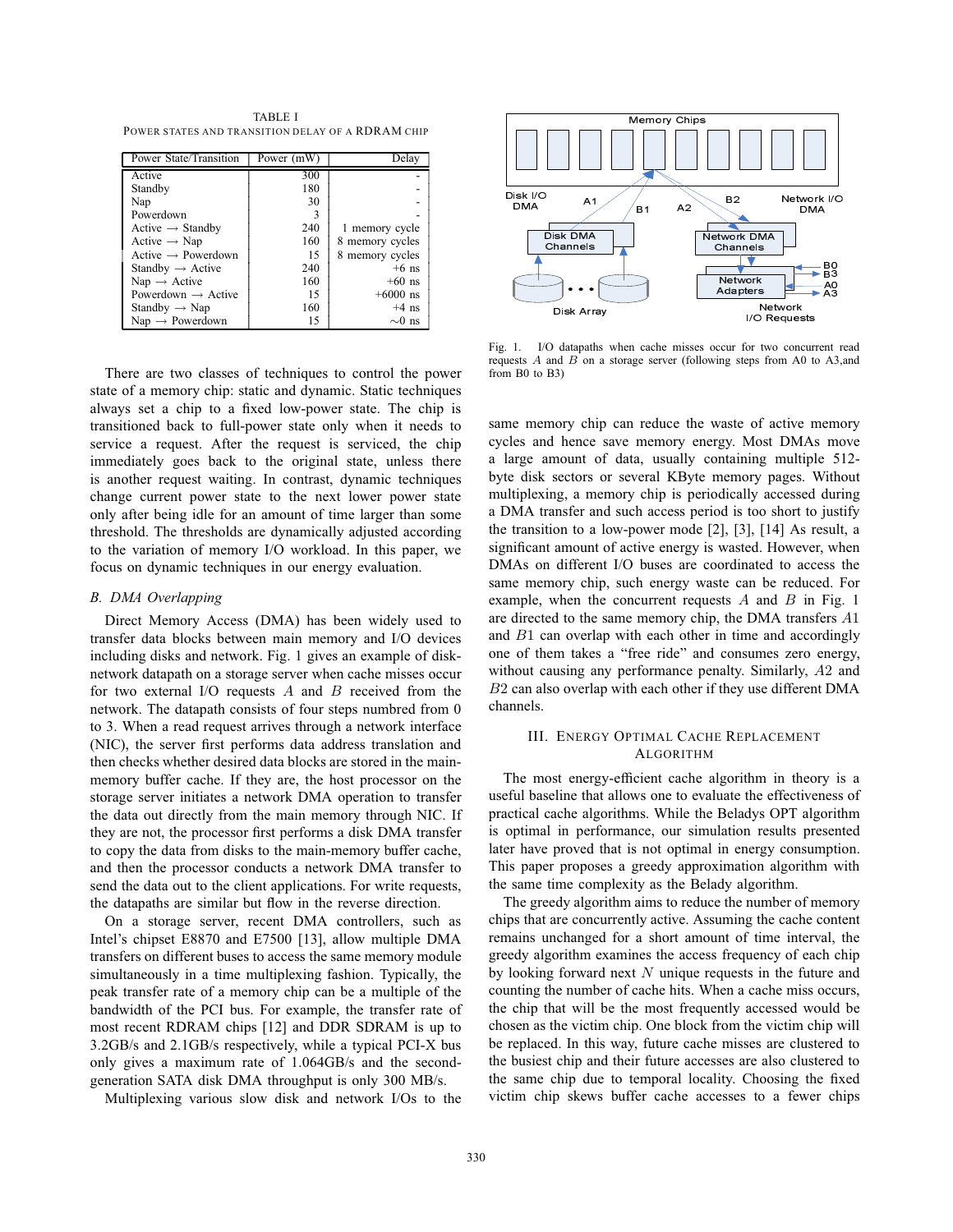|  |  | <b>Algorithm 1</b> Sub-Optimal Replacement Algorithm |  |  |  |
|--|--|------------------------------------------------------|--|--|--|
|--|--|------------------------------------------------------|--|--|--|

cache replacement (block b) **if** Ref > triggerRef **then** /\*update  $triggerRef$  and  $victimChip*$ /  $triggerRef$  = the index of last request for next N unique block cache hits  $victimChip$  = the most frequently accessed chip for next N unique block cache hits **end if**  $Re f + +$ **if** b hit cache **then** schedule to access b **return else** /\* get the block with the maximal next access distance among victimChip chip \*/  $victim\_block \Leftarrow$ =chipQueue[victimChip].pop() schedule to replace  $victim\_block$  and read  $b$  to victim block schedule to access b **return end if**

and creates more opportunities to power down other chips. However, this simple approach sacrifices cache hit rates too much for I/O clustering, resulting inferior energy-efficiency than Belady algorithm. In our greedy algorithm, we use a threshold  $k$  to optimize the tradeoff between cache hit rates and I/O clustering. Assuming chip  $c$  will be most frequently accessed in the near future and block b will be requested in the farthest in future among all blocks in chip  $c$ . The victim block is  $b$  if  $b$  is within the  $k$  blocks that will be requested in the nearest in future among all blocks in chip c. Otherwise, the victim block will be the one requested in the farthest time in future among all cached blocks. The threshold  $k$  allows us to flexibly control the tradeoff. When  $k$  is 1, our greedy algorithm is the same as Belady. When  $k$  is equal to the cache size, our greedy algorithm will choose as the victim block the farthest accessed block of the most frequently accessed chip. In the simulation experiments, for a given trace, threshold  $k$ , which is obtained through try-and-error, is used to obtain the approximation of theoretically minimal energy consumption. This algorithm is interchangeably referred as suboptimal algorithm in the rest of paper.

The detailed offline suboptimal algorithm is given in Alg. 1. Ref is the index of current request and is increased by one when the request is served. triggerRef is the request index to trigger update of the *victimChip* and next *triggerRef*. The *chipQueue*[chip] maintains the access distance of blocks resided in the chip chip. Organized as priority queue the  $chipQueue$ []. $pop()$  removes the block with the maximal access distance.

## IV. ONLINE ENERGY EFFICIENT BUFFER CACHE REPLACEMENT ALGORITHMS

Our previous study [15] shows that, among eight conventional cache replacement algorithms studied, 2Q [16] has the best memory energy efficiency in most cases. Our experiments have shown that 2Q has a stronger capability of clustering hot blocks into a small set of memory chips than the other algorithms, which significantly increases the energy saving opportunities through DMA overlapping and power state transition. However, all these algorithms are essentially not energy aware since their goal is only to optimize cache hit rates and they do not consider the power status of memory chips during cache replacement.

In this paper, we take 2Q as an example algorithm to investigate how to judiciously take advantage of the memory technology to save energy. In the following, we will first give a short introduction to 2Q algorithm and then present three energy-aware algorithms named *chip 2Q*, *inode 2Q*, and *hotCold 2Q*. While 2Q is used as our base algorithm, the strategies developed in this paper, particularly in *chip 2Q* and *inode 2Q*, are generic and are applicable to any existing cache replacement algorithms.

## *A. Introduction to 2Q Algorithm*

2Q [16] improves the cache performance by quickly evicting sequentially-referenced blocks and looping-referenced blocks with large loop periods. This is achieved by using three queues, including a FIFO queue  $A1in$ , an LRU queue  $Am$ , and a ghost LRU queue A1out. All missed blocks are initially stored in A1in that is replaced in First-In First-Out order. When a block is evicted out from  $A1in$ , this block's identifier is added into the "ghost" queue A1out. Whenever a block in A1out is referenced again, this block is then promoted to the conventional LRU queue  $Am$ . Note that  $A1out$  does not contain actual data content and it is used to differentiate "hot" blocks from "cold" ones. In this way, looping-referenced blocks with short loop periods are quickly promoted to the main buffer cache  $Am$ . The time complexity of 2O is  $O(1)$ . A simplified 2Q algorithm is given in Alg. 2.

| <b>Algorithm 2</b> 2Q access(block b) |  |  |  |  |
|---------------------------------------|--|--|--|--|
| if $b \in Am$ then                    |  |  |  |  |
| move <i>b</i> to the head of $Am$     |  |  |  |  |
| else if $b \in$ Alout then            |  |  |  |  |
| reclaim for $(b)$                     |  |  |  |  |
| add <i>b</i> to the head of $Am$      |  |  |  |  |
| else if $b \notin A1in$ then          |  |  |  |  |
| reclaim_for $(b)$                     |  |  |  |  |
| add b to the head of $A1in$           |  |  |  |  |
| end if                                |  |  |  |  |

## *B. Chip MRU Algorithm (chip 2Q)*

When a data miss occurs, this algorithm chooses a victim block from the most recently used (MRU) chip. It trades cache hit rates for potential energy saving. Specifically, instead of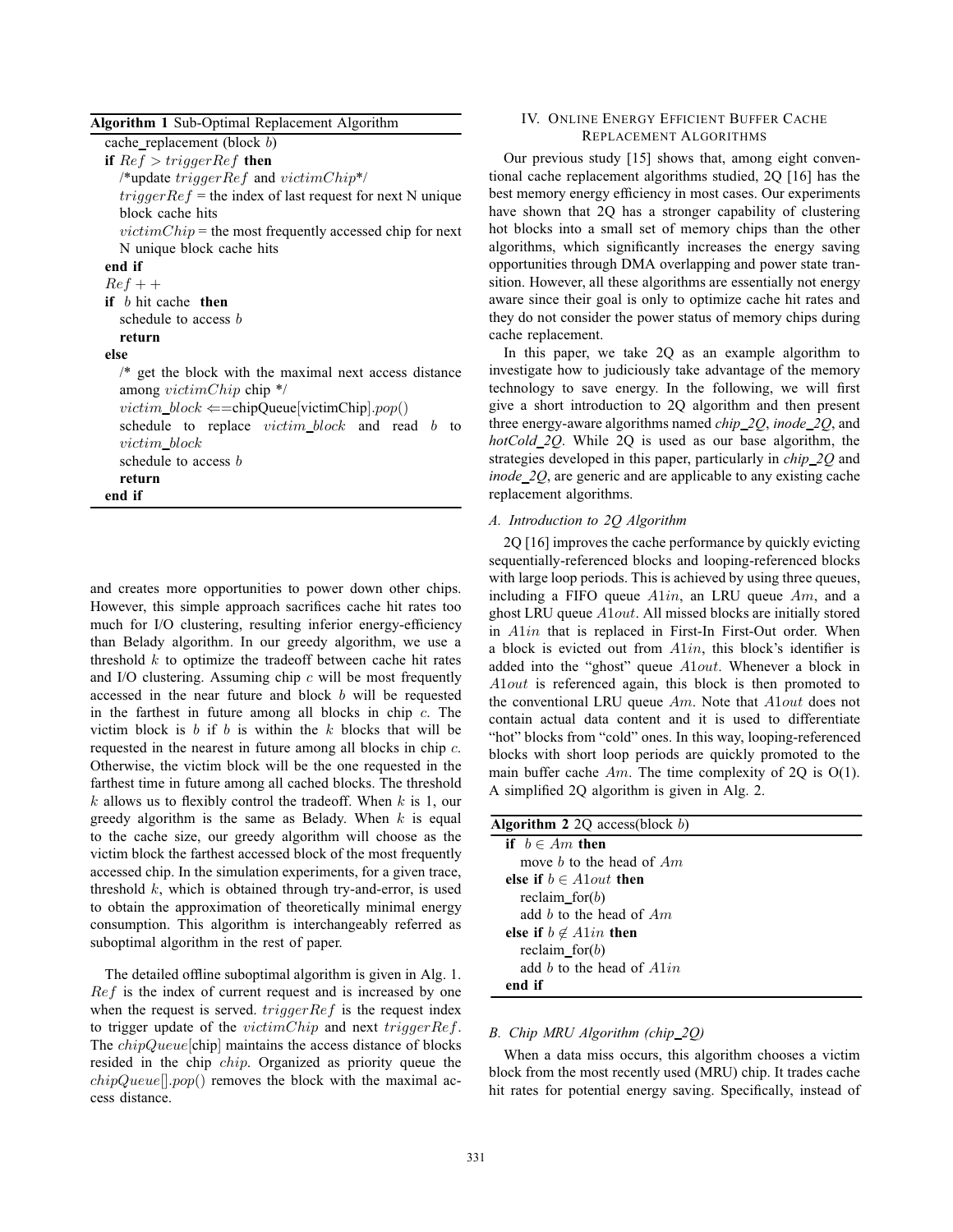replacing the block that is the least likely to be accessed in the future, this algorithm replaces one that is not likely to be accessed very soon and resides in a chip that is potentially in an active state. This algorithm predicts the most recently used memory chip is still in the active state and thus can serve current request without powering up overhead. More importantly, by concentrating memory accesses on the last accessed chip, it provides more chances for other chips to enter power saving states.

We name this algorithm as *chip 2Q* and its basic procedure is given in Alg. 3. We search the victim block from  $A1in$  and Am queues, until meet the block located the most recently used chip denoted as lastAccessedChip. The variable type indicates in which queue the data resides.  $ThresholdWindow$ is a predefined constant that indicates the search windows size from the bottom of  $A1in$  and  $Am$ . This algorithm requires that OS to track the last accessed chip. Ref. [11] has provide simple and efficient implementation in memory controllers.

**Algorithm 3** *chip 2Q* reclaim for(block b)

 $/*$  During cache miss for b, find the victim queue  $*/$ **if**  $sizeof(Alin) > threshold$  **then**  $type = A1in$ **else**  $type = Am$ **end if** queue  $\Leftarrow$  Queues[type]  $/*$  search the victim queue upward from the bottom  $*/$ **for**  $i = 0$  to ThresholdWindow **do**  $current\_block \Leftarrow queue[sizeof(queue) - i]$ **if** current\_block  $\in$  lastAccessedChip **then** victim block  $\Leftarrow$  current block **return** victim block

**end if end for**

/\* Otherwise, return the bottom block \*/  $victim\_block \Leftarrow queue[sizeof(queue)]$ **return** victim block

# *C. Inode MRU chip policy (inode 2Q)*

It has been observed that a data block tend to have stronger spatial locality with other blocks in the same file than any block of a different file [7]. This motivates us to choose a victim block from the chip that contains the most recently accessed block in the file of the currently requested block. This can be done by using a list  $lastAccessedChip[inode]$  to track the most recently accessed chip for each file inode. The size of the *lastAccessedChip* list is limited and is managed by using the LRU replacement policy when it is full. We named this algorithm as *inode 2Q* and its basic procedure is presented in Alg. 4. During the case that lastAccessedChip fails to provide the last access chip, i.e., the target file is accessed for the first time or has not been accessed for a long period, *chip 2Q* policy is then used.

| Algorithm 4 <i>inode_2Q</i> reclaim_for(block $b$ )                                                                                                                                                                                                                                                                                                  |  |  |  |  |
|------------------------------------------------------------------------------------------------------------------------------------------------------------------------------------------------------------------------------------------------------------------------------------------------------------------------------------------------------|--|--|--|--|
| /* <i>inode</i> is the file id of block $b$ */                                                                                                                                                                                                                                                                                                       |  |  |  |  |
| /* During cache miss for $b$ , find the victim queue $*/$                                                                                                                                                                                                                                                                                            |  |  |  |  |
| <b>if</b> $sizeof(A1in) > threshold$ then                                                                                                                                                                                                                                                                                                            |  |  |  |  |
| $type = A1in$                                                                                                                                                                                                                                                                                                                                        |  |  |  |  |
| else                                                                                                                                                                                                                                                                                                                                                 |  |  |  |  |
| $type = Am$                                                                                                                                                                                                                                                                                                                                          |  |  |  |  |
| end if                                                                                                                                                                                                                                                                                                                                               |  |  |  |  |
| queue $\Leftarrow$ Queues[type]                                                                                                                                                                                                                                                                                                                      |  |  |  |  |
| /* Search the victim queue upward from the bottom $\frac{k}{t}$<br><b>for</b> $i = 0$ to <i>ThresholdWindow</i> <b>do</b><br>$current\_block \Leftarrow queue[sizeof(queue) - i]$<br><b>if</b> current_block $\in$ lastAccessedChip[inode] <b>then</b><br>victim block $\Leftarrow$ current block<br><b>return</b> victim block<br>end if<br>end for |  |  |  |  |
| $\frac{*}{*}$ Otherwise, return the bottom block $\frac{*}{*}$                                                                                                                                                                                                                                                                                       |  |  |  |  |
| <i>victim_block</i> $\Leftarrow$ queue $ sizeof$ (queue)                                                                                                                                                                                                                                                                                             |  |  |  |  |
| $lastAccessedChip[inode] \Leftarrow$ chip id of victim_block                                                                                                                                                                                                                                                                                         |  |  |  |  |
| return victim_block                                                                                                                                                                                                                                                                                                                                  |  |  |  |  |

## *D. Inode hot and cold MRU policy (hotCold 2Q)*

In *inode 2Q*, all data blocks of a file are treated uniformly and they play an equal role in determining the victim chip. However, the access patterns to each data block can be significantly different and even in the same file some blocks are often more frequently accessed than the others. Studies on file system I/O traces have shown the workload skew is particularly evident for large files [17]. In *inode 2Q*, hot blocks and cold blocks of a given file are often placed together in the same chips and thus accesses to a specific large files are potentially distributed evenly across the chips where this file is stored. In order break this even distribution and concentrate more workloads onto a smaller set of memory chips, we propose to cluster all blocks with similar access frequencies into the same set of memory chips and name this new algorithm as *hotCold 2Q*, as described in Alg. 5.

Recall that in 2Q the  $Am$  queue mostly holds frequently accessed ("hot") blocks while the A1in queue mostly holds less frequently accessed ("cold") blocks. In this policy, for each file we record the most recently accessed chips accessed by this file's cold blocks and hot blocks, respectively. Specifically, for each file we track the most recently accessed memory chip visited by this file's blocks stored in  $Am$  and also the one visited by this file's blocks stored in A1in. Similar to *inode 2Q*, the size of the lastAccessedChip list is also fixed and is managed by using LRU.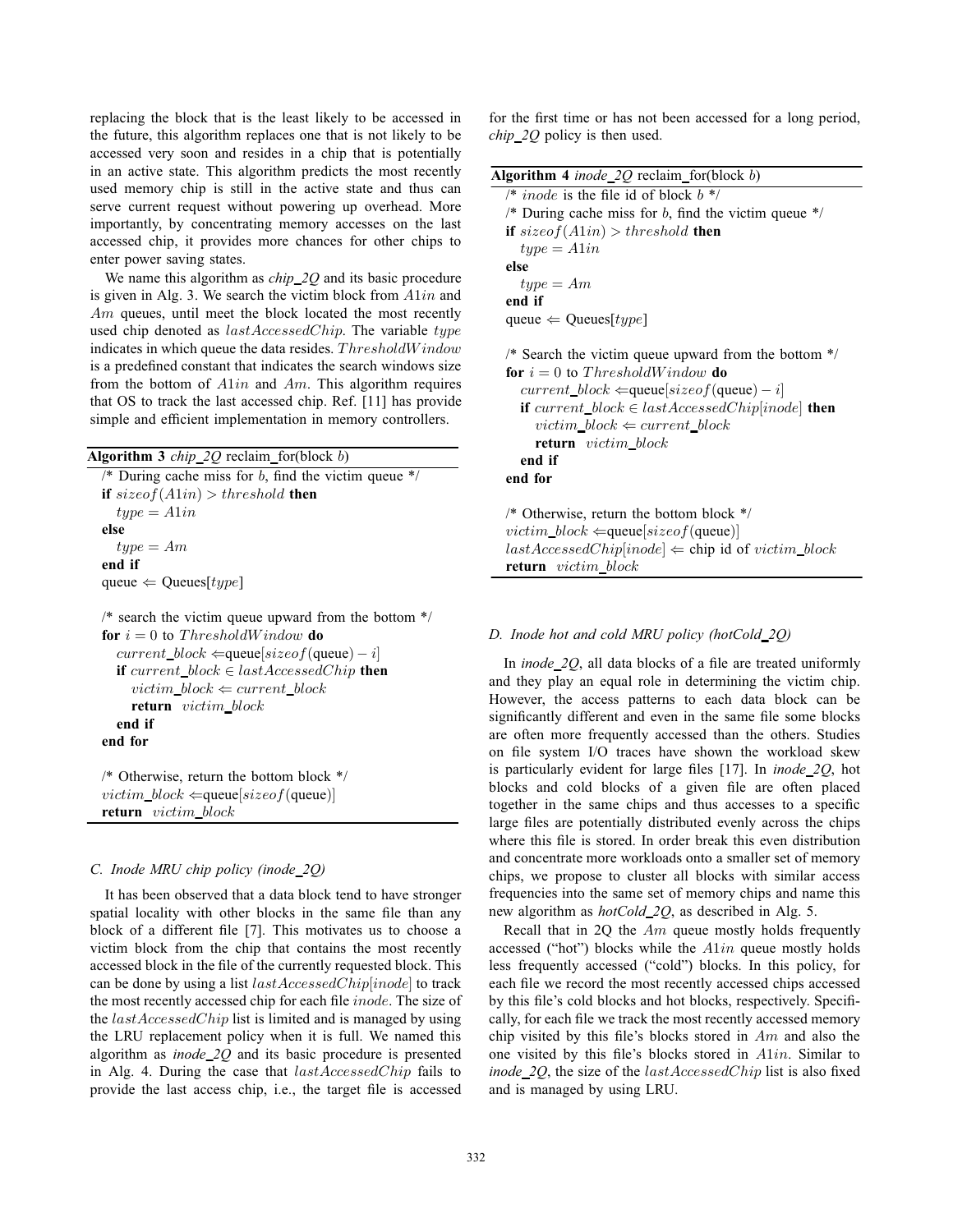**Algorithm 5** *hotCold 2Q* reclaim for(block b)

/\* *inode* is the file id of block  $b$  \*/ /\* During cache miss for  $b$ , find the victim queue  $*/$ **if**  $sizeof(Alin) > threshold$  **then**  $type = A1in$ **else**  $type = Am$ **end if** queue  $\Leftarrow$  Queues[type] /\* Search the victim queue upward from the bottom \*/ **for**  $i = 0$  to ThresholdWindow **do** current block  $\Leftarrow$ queue[sizeof(queue) – i] **if**  $current\_block \in lastAccessedChip[type,inode]$ **then**  $victim\_block \Leftarrow current\_block$ **return** victim block **end if end for** /\* Otherwise, return the bottom block \*/  $victim\_block \Leftarrow$ queue[ $sizeof$ (queue)]  $lastAccessedChip[inode, type] \Leftrightarrow \text{chip} \quad \text{id} \quad \text{of}$ victim block **return** victim block

## V. PERFORMANCE AND ENERGY EVALUATION

This section presents the evaluation of our algorithms through trace-driven simulations. These three algorithms are compared against with 2Q that is the most energy-efficient among eight non-energy-aware replacement algorithms studied in our previous work [15].

The simulation framework is composed of three major components: cache simulator, disk array simulator, and memory energy simulator. Disksim [18], a well validated disk array simulator, is incorporated to precisely emulate the timing of disk I/O traffic. These three components interact with each other through two event queues and two request queues.

Disksim APIs with callback functions are used to generate disk I/O events and place these events into the disk event queue waiting for DMA operations. The memory simulator and the cache simulator coordinate with each other to determine the chip address. Before the cache is full, the memory simulator resolves the chip address of each missed block based on populating schemes. When the buffer cache is full, the cache simulator determines logically the victim block. For each chip the memory simulator simulates the DMA overlapping operations and maintains the power state transitions based on a timeout mechanism used in Ref. [3].

This paper assumes that a separate set of memory chips are dedicated for kernel codes, process pages, stacks and heaps. The energy of these dedicated chips is not studied in this paper. Our memory simulator only calculates the energy of memory chips used as buffer cache, which typically takes a

large fraction of main memory on data servers. The approach we used to measure memory energy is same as previous studies [3], [7].

#### *A. Simulation parameters*

The data server simulated in this paper is configured with 6 network adaptors (NIC) and 12 disks. All disks and NICs are attached to one 133 MHz PCI-X bus. A DMA request is performed on the corresponding PCI-X bus that has the target device. Due to the lack of client information in the I/O traces, we assign each incoming I/O request to a NIC in a round-robin fashion. The server responses a request through assigned NIC.

The simulator emulates RDRAM memory chips whose parameters are given in Table I. Each chip has a capacity of 32MB and a peak performance of 3.2GB/second. The simulator precisely models multiple power states, including active state, nap state, standby and powerdown state, and corresponding power states transitions. While the simulation results presented in this paper are based on RDRAM systems, our simulator is also applicable to systems with DDR SDRAM technologies where we can treat entire DDR modules as we do on single RDRAM chip.

We simulate the traces by replaying all I/O events at predetermined time instants specified in the traces, independent of the performance of the memory hierarchy. This approach is used mainly because all traces that we have access to do not record the dependence between request completion and subsequent I/O arrivals. Three data server traces are used, including TPC-R [19], MSN-BEFS [20] and Exchange [20]. The TPC-R is transaction processing workload. The MSN-BEFS provides several data services and responses file requests from front data server. The Exchange is the workload on a mail server for corporate users.

In the cache simulator, the size of the queue A1out and A1in is limited to 50% and 30% of the total number of available blocks, as suggested by the original 2Q paper [16]. The default search window size in all three energy-aware replacement algorithms is 1024 and it is 16 in the offline suboptimal algorithm. We study the effects of the window size on energy saving in Section V-G. The default data block size is 64KB, a typical value in NFS3 file systems on data servers.

## *B. Energy Consumption Evaluation*

Figure 2 compares the total energy consumption of six replacement algorithms, including *2Q*, *chip 2Q*, *inode 2Q*, *hotCold 2Q*, *belady*, and *sub opt*, under different cache sizes. The total energy is broken into four components consumed respectively in the active state, the powerdown state, the nap state, and the power states transition.

Under the TPC-R workload, we conclude that all of the proposed three algorithms can achieve significant energy saving. Compared with *2Q*, the average energy saving across different cache sizes of *chip 2Q*, *inode 2Q*, and *hotCold 2Q* are 4.8%, 11.7% and 6.4%, respectively (see Fig. 2(a)). Their maximum energy saving over *2Q* can be as much as 14.28%, 24.92% and 22.12%, respectively. Compared with Belady, *sub opt* saves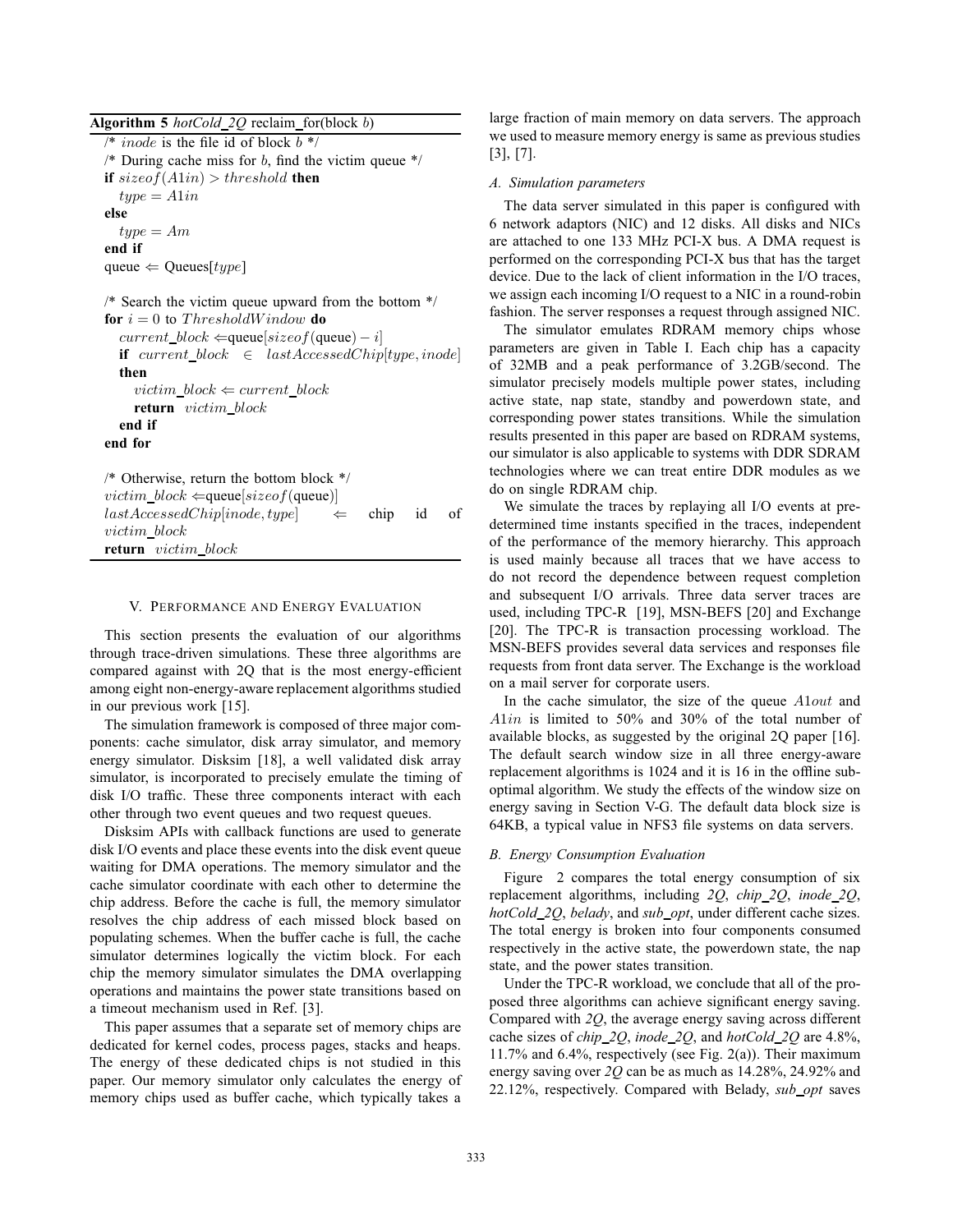

Fig. 2. Total Energy Consumption and its Breakdown



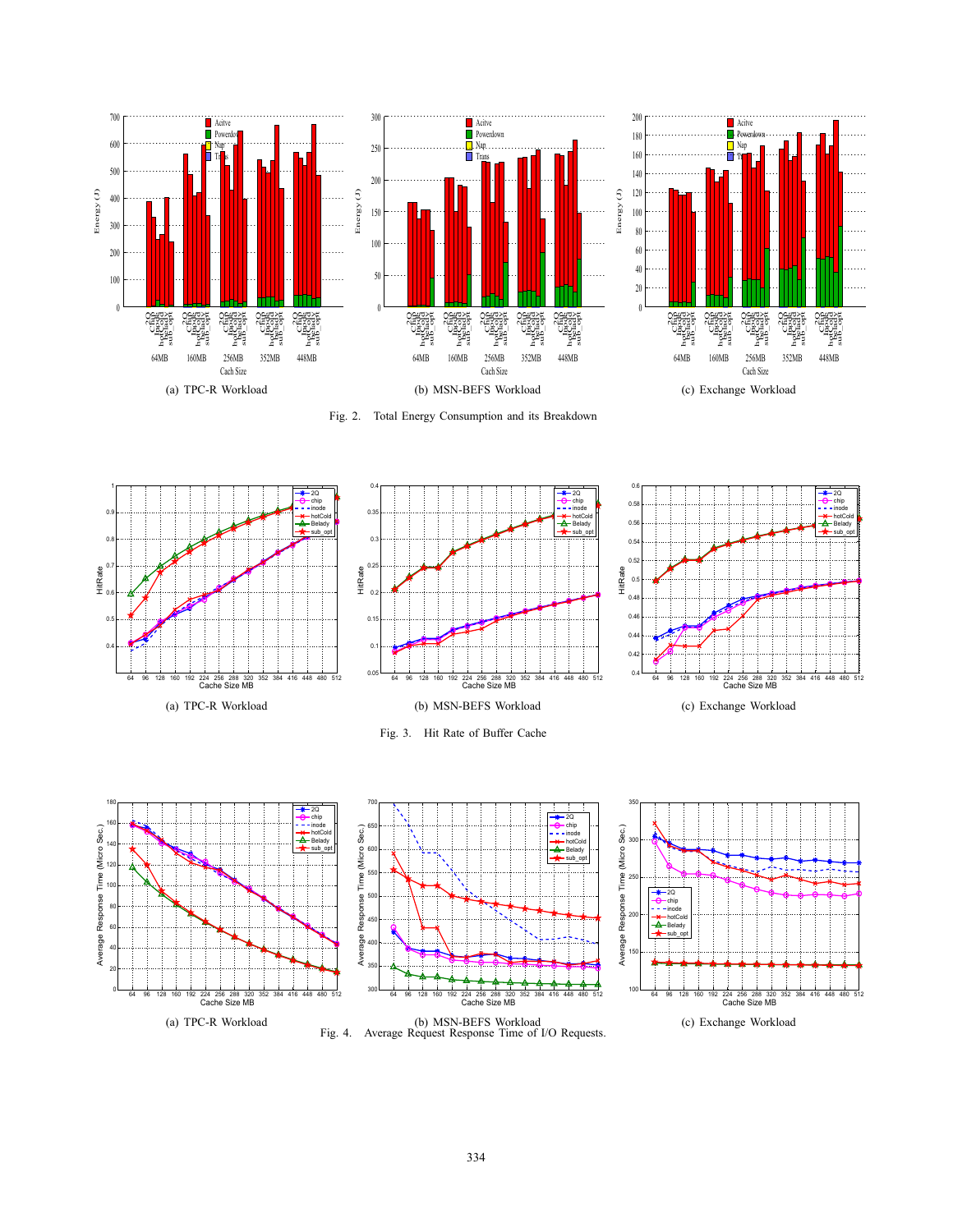

Fig. 6. Comparison of Clustering Ability.

energy by an average of 22.12% and a maximal of 30.9%. Note that *inode 2Q* is only 7% inferior to *sub opt* on average.

In addition, we have the following three important observations for TPC-R. First of all, *inode 2Q* is more energy-efficient than *chip 2Q* in most experiments because more DMA overlapping operations occur in *inode 2Q*. This confirms that clustering based on each individual file is more effective to improve I/O burstiness at the chip level than simply clustering to the most recent accessed chip. Secondly, *hotCold 2Q* is less energy-efficient than *inode 2Q* and is slightly more energy efficient than *chip 2Q* in most cases. It is assumed that in *hotCold 2Q* the hot blocks and cold blocks of a given large file are often placed together in the same set of chips and thus accesses to this file are potentially distributed evenly across the chips where this file is stored. However, such assumption hardly holds in TPC-R and hence *hotCold 2Q* is less efficient. Artificially choosing victim blocks from two different chips, including hot chip and cold chip, the *hotCold 2Q* makes them simultaneously active in most cases, resulting in more energy consumption than *inode 2Q* which only chooses victim block from only one chip. This is the major reason why *hotCold 2Q*s is inferior to *inode 2Q* energy efficiency. Because of only choosing victim block from up to two chips, *hotCold 2Q* most likely access a fewer number of chips for serving one files request than *chip 2Q* and correspondingly consumes less energy than *chip 2Q*. Lastly, *sub opt* is the most energy efficient algorithm. Having future buffer cache accesses information, *sub opt* knows exactly which chip will be mostly accessed in future and chooses this chip as victim chip, thus achieving to minimize the average number of concurrently active chips.

The energy consumptions of these algorithms under the MSN-BEFS workload and the Exchange workload are shown in Fig. 2(b) and Fig. 2(c) respectively. The results are similar to the TPC-R workload.

The study of energy breakdown in these workloads shows three important characteristics. Firstly, the active energy is the dominant component in all experiments expect for *sub opt* under MSN-BEFS. All three workloads are I/O intensive and they tend to make each memory chip consistently active. Thus these memory chips almost have limited chances to enter the nap state or make a state transition. Secondly, as the total number of chips increases, the powerdown energy also increases. This is because when there are more memory chips, each chip has a larger opportunity to powerdown under the same workload. Thirdly, it is interesting that *sub opt*s powerdown energy is more than its active energy under the MSN-BEFS workload when the cache size exceeds 256MB (see Fig. 2(b)). This further approves the effectiveness of its energy saving strategy.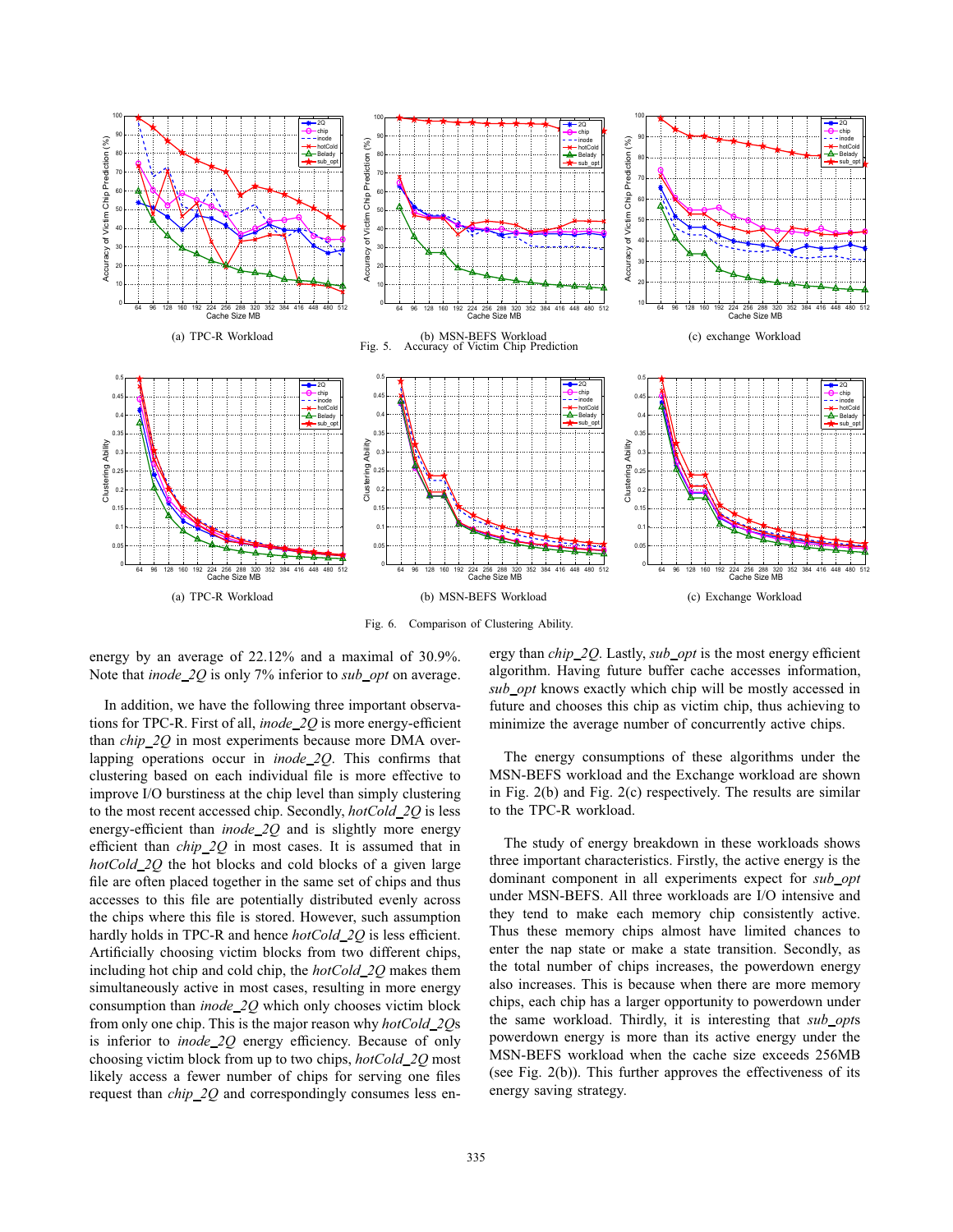#### *C. Hit Rate*

Fig. 3 compares the cache hit rates under three workloads. Under TPC-R, when compared with the average hit rate of 2Q across all experiment cache sizes, the average hit rate of *chip 2Q*, *inode 2Q* and *hotCold 2Q* is degraded only by 0.19%, 0.31% and 0.45%, respectively (see Fig. 3(a)). We also notice that there is a positive correlation between the hit rate degradation and the frequency how often these algorithms select a different victim chip than *2Q* does. For example, the percentage of victim chips in *chip 2Q*, *inode 2Q* and *hotCold 2Q* that differ from the ones selected in *2Q* is 79%, 82% and 94%, in an increasing order and the hit rate degrades also in the same order. The degradation in hit rates is expected because all proposed algorithms deliberately trade partial hit rates for more energy saving.

## *D. Performance Evaluation*

Our proposed algorithms improve the memory energy efficiency by evicting a data block that can potentially increase the opportunity for DMA operations to overlap and also for the other chips to power down. In addition, over-clustering requests to one chip may result in an unnecessarily queuing time. Thus these algorithms may compromise the performance. In this section, we examine their average I/O response time under three workloads studied (see Fig. 4).

In TPC-R, the average response time of *chip 2Q* and *hotCold 2Q* is only up to 2% larger than that of *2Q* when the cache size is less than 320MB. Surprisingly, *inode 2Q* achieves a little performance gain when the cache size is smaller than 128MB. We are uncertain of the precise reason for this. Compared with *2Q*, the average response time of *inode 2Q* is 33% larger in MSN-BEFS and only 1.9% in Exchange. Both *hotCold 2Q* and *inode 2Q* make no or little degradation to response time in MSN-BEFS. However, *hotCold 2Q*, *inode 2Q* and *chip 2Q* sufficiently reduce the average response time in Exchange.

In sum, *inode 2Q* exhibits noticeable performance degradation in some scenarios due to over-clustering requests or large reduction in cache hit rates. Both *hotCold 2Q* and *chip 2Q* have little compromise to the memory performance.

## *E. Victim Chip Prediction Accuracy*

We evaluate the accuracy of victim chip prediction in this subsection. Our proposed algorithms attempt to cluster I/O requests to the most active chips by judiciously choosing victim chips. Actually, selected chips indeed sucessfully predicte the near future distribution of hit requests over all memory chips. In other words, a victim chip, which serves the largest number of future cache-hit requests arrived before the next future cache miss occurs, is more effective in clustering more I/O requests to this victim chip. In this paper we adopt victim chip prediction accuracy, defined as below, to evaluate how effectively our algorithms select victim chips.

$$
\text{chip prediction accuracy} = \frac{success\_requests\_between\_miss}{requests\_between\_misses},
$$

where requests\_between\_miss is the total number of cachehit requests between two neighboring cache misses and success\_requests\_between\_miss is the total number of requests between two neighboring cache misses that access the selected victim chip. A higher victim chip prediction accuracy means that more requests are clustered to the same chips. The victim prediction accuracy is presented in Fig. 5.

The results show that *sub opt* can predicte the victim chip most accurately among all algorithms, including *Belady*, under three workloads studied. For example, in MSN-BEFS, the accuracy exceeds 90% for all cache sizes. This is because *sub opt* has the knowledge of future requests and chooses the chip serving most unique cache-hit requests as the victim chip.

Secondly, the prediction accuracy rate is positively correlated with the energy efficiency in most experiments. For example, *sub\_opt* achieves the best energy efficiency and the highest victim chip prediction accuracy under all three workloads. A higher victim prediction accuracy usually results in more opportunities to overlap requests and thus larger energy saving from such overlapping.

However, there are also a few exceptions. For example, in MSN-BEFS, while the victim prediction accuracy of *inode 2Q* is smaller than *2Q* if the cache size is larger than 228MB (see Fig. 5(b)), *inode 2Q* consumes less energy than *2Q* (see Fig. 2(b)). Similar observations can also be made in the other workloads. These observations indicate that the victim chip prediction accuracy cannot completely influence the energy efficiency. A good victim chip selection helps to cluster cachemiss requests to a small set of chips but ignores another important factor: how cache-hit requests are distributed over chips? In the following section, we use clustering ability to evaluate both factors.

## *F. Clustering Ability*

The percentage of energy saving via DMA overlapping is mainly influenced by the effectiveness of clustering memory I/Os to the same chip. In this section, we define the cluster ability as the ratio between the actual overlap time that an algorithm can obtain and the theoretical maximum overlap time this algorithm can achieve. When there is only one memory chip, all DMA operations are performed on this chip and thus a DMA operation has the maximum likelihood to overlap with other DMA operations. Theoretically, given a specific cache with multiple memory chips and a total cache size of  $n$  bytes, the maximum overlap time of a replacement algorithm is the overlap time achieved in a system with only one large memory chip of  $n$  bytes.

Figure 6 compares the cluster ability of these algorithms. As discussed earlier, stronger cluster ability usually leads to a better energy efficiency. The results show that the theoretical *sub opt* algorithm has the best clustering ability. In all workloads studied, *hotCode 2Q*, *inode 2Q* and *chip 2Q* all present stronger cluster ability than *2Q*. The *Belady* algorithm is the worst one almost in all experiments. Another important observation is that the cluster ability of all algorithms is less than 50%. This indicates that there is still much room to further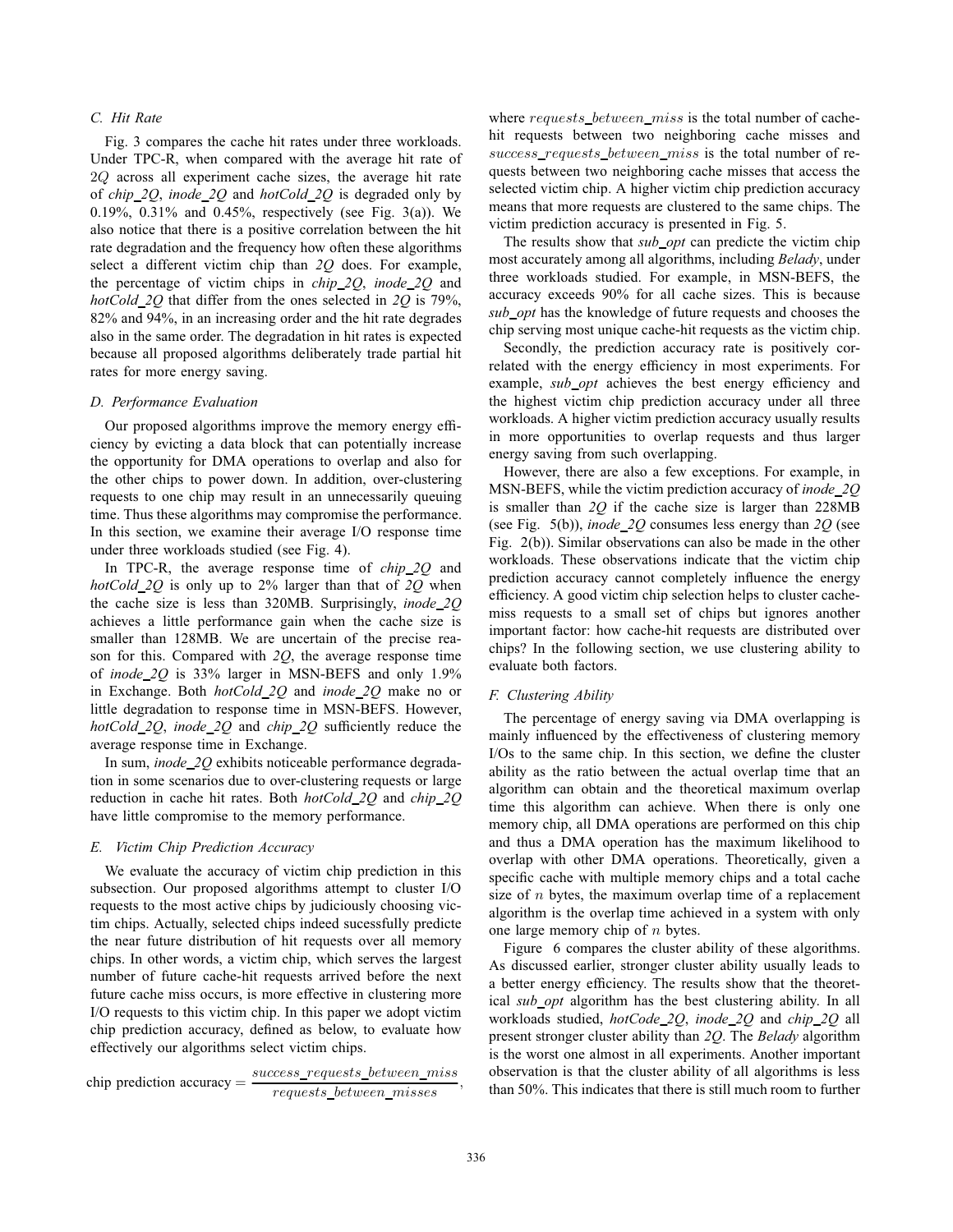improve these algorithms for better clustering and thus better energy efficiency.

## *G. Sensitivity Study of Search Window Size*

In all energy-aware cache replacement algorithms proposed in this paper, a predefined threshold is used to control the maximum number of data blocks that can be searched from the bottom of the  $Am$  or  $Alin$  queue. This threshold is defined as the search window size. This section conducts an energy sensitivity study on the search window size. Intuitively a larger search window size increases the opportunity to successfully find a victim block that potentially benefits energy-efficiency.

However, a larger window size can also incur a larger computation overhead and more importantly decrease cache hit rates by evicting out a block that is accessed more recently. As a result, the search window size allows a tradeoff between these two conflicting aspects. Due to the space limitation, this section only presents the energy sensitivity study under *TPC-R* when the window size increases from 256 to 4096, as shown in Fig. 7(a).

For *chip 2Q*, there is no consistent relationship between the energy consumption and the search window size (see Fig. 7(a)). For *inode\_2Q*, the amount of energy saving increases when the cache size is larger than 192MB. However, the amount of energy saving is inversely proportional to the search window size, especially when cache size is 64MB. The main reason is when the search window size is large, there are more chances to find desired victim chips; On the other hand, a large search window tends to degrade hit rates significantly and results in more memory traffic and more energy consumption, particularly when the cache size is small. The observation of *hotCold 2Q* is similar to *inode 2Q*.

## VI. RELATED WORK

Power consumption has been an issue primarily in embedded or portable computer systems. Until recently, energy efficiency is becoming an increasingly important concern in high-end servers. On individual servers, many studies have been conducted to save memory energy. The most important principle to conserve the memory energy is to minimize the number of simultaneously active memory chips. In order to achieve it, previous works [3], [7], [21], [22] propose to place data blocks with temporal locality at the same memory chip by exploiting data block semantics such as process, file and database table. Ref. [2], [3], [7], [8] proposes to dynamically migrate hot data blocks to a smaller set of memory chips. Typically these approaches unavoidably pay fairly large performance and energy overhead during both the bookmarking process for identifying hot blocks and the migration course.

Ref. [11], [23] propose to adaptively control the memory power states, instead of relying on reactive threshold mechanisms. Ref. [14], [24] aim to optimize the overall energy efficiency of both memory chips and disk drives. While these research work is designed for virtual memory, very little has been done for buffer cache.

Ref. [25] evaluated eight buffer cache replacement algorithms' memory energy efficiency. Ref. [26] proposed buffer cache replacement algorithms to reduce buffer cache memory energy consumption. Ref. [27] differentiated the file system's metadata from file data and clustered the metadata to a smaller number of memory chips to save buffer cache memory energy.

#### VII. CONCLUSION

As increasingly more memory is used on data servers as buffer cache to bridge the processor/disk speed gap, the memory energy consumption becomes a pressing concern. This paper studies directly on power aware buffer caching replacement algorithms without using data migration. While data migration is one potential solution, this paper aims to answer how to choose the victim data blocks during cache misses in order to optimize the tradeoffs between cache hit rates and memory energy efficiency.

This paper proposes three generic power aware strategies. Upon a cache miss for a block  $b$  of a file  $f$ , choose an victim block from (1) the most recently accessed memory chip; (2) the memory chip that is accessed most recently by file  $f$ ; or (3) the memory chip that is accessed most recently by file f and whose the last access block belongs to the same hot or cold categories as block b. These three algorithms strike different tradeoffs between cache performance and memory energy efficiency. While our strategies are generic and are applicable to many conventional non-power aware replacement algorithms, we integrate these strategies into 2Q, a cache replacement algorithm that has been shown to be the most energy efficient among eight non-power aware replacement algorithms in our previous study.

We use three real-world I/O server traces, including TPC-R, MSN-BEFS and Exchange to evaluate our strategies. Compared with 2Q, experimental results show that our strategies can save up to 24.9% energy and degrade the cache hit rates up to 2.1%. The second strategy is the most memory energy efficient. We also conduct sensitivity studies on one important design parameter, i.e., search window size. When the search window size increases, more energy saving can be achieved when the cache size is not too small. Otherwise, a larger window size results in more energy consumption. It is important to emphasize that our strategies are generic and they can provide useful heuristics and insights to improve the energy efficiency of many other state-of-the-art replacement algorithms.

Additionally, we propose an offline sub-optimal energyefficient replacement algorithm with same time complexity of the Belady. This algorithm can not be pratically used in real systems since it requires future knowledge.It provides a yardstick to measure how much more energy saving can be further achieved theoretically.

### ACKNOWLEDGEMENTS

This work was supported by National Science Foundation under grants EAR-1027809, IIS-0916663, CCF-0937988, CCF-0621493 and EPS-0904155.